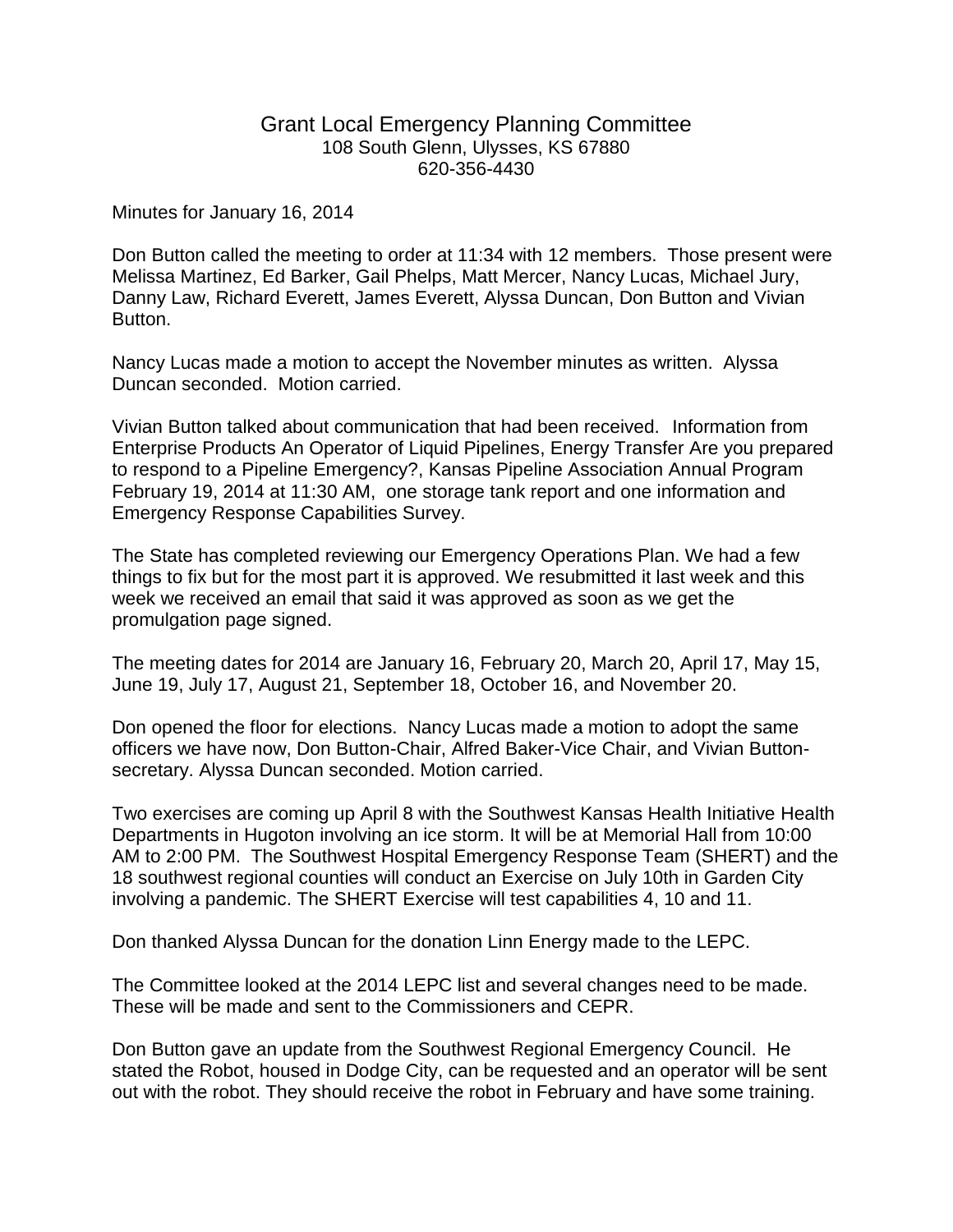Some of the other projects are the communication interoperability, ham radio upgrade and preparedness fliers. The Incident Management Teams (IMT) will be assisting at the exercises. The IMTs do not come in to take over but to assist.

We discussed some of the upcoming training from Kansas Division of Emergency Management. Garden city will be hosting a G300 Intermediate Incident Command System on March 24 and 25; G400 Advanced Incident Command System on April 22 and 23, G290 Basic Public Information Officer Course April 15 and 16, and G291 Joint Information System/Center Planning Course for Tribal, State, and Local PIOs on April 17. The southwest region will host the G775 EOC Management and Operations on June 11 and 12. Leoti will host the PER 902 Hospital Emergency Response Training for Mass Casualty Incidents. (HERT) on February 5. KDEM is sponsoring several Active Shooter Courses around the state and several other courses that can be found on the website at [www.kansastag.gov/KDEM.](http://www.kansastag.gov/KDEM)

The state has decided to have regional or sub regional mitigation plans. They will start having meeting sometime in the future. Our sub region will include Wichita, Greeley, Stanton, Grant, Hamilton, Kearny, Morton, Stevens, Scott and Lane.

Richard Everett talked about the Flu in Wichita and how it would be a good idea to get a flu shot. Nancy Lucas stated it takes two weeks for the flu shot to take effect. Gail Phelps stated most of the flu cases are in Wichita and not in the surrounding area. We have had a few here.

Danny Law and Ed Barker talked about the portable substation. They should be receiving it in February. Pioneer Electric Cooperative is working with Homeland Security to update their security at Ulysses, Liberal and Medicine Lodge. Ed stated Rubart Station is waiting on generators and should be up and running soon. The annual Pioneer Electric Cooperative and Pioneer Communications meetings will be March 15 along with the Health Fair. Pioneer Electric Cooperative's meeting is at 1:00 PM. Don stated the electric training at the Civic Center the first of December was very impressive.

Alyssa Duncan stated Linn Energy is planning to drill some wells this year. They still have some opening in their Electric training for next week.

James Everett stated Nahum Manzano is the new Safety Officer at Pioneer Natural Resources. He and Alyssa talked about keeping everything running with the range of warm and cold weather and freezing issues.

Matt Mercer the new Disaster Program Manager in Western Kansas for American Red Cross stated lots of changes are going on at the American Red Cross. However the phone numbers are still the same, the office number is the same and he has Carolyn Henry's cell phone. At this time he is the only one in the Garden City Office. American Red Cross is working hard to get more volunteers.